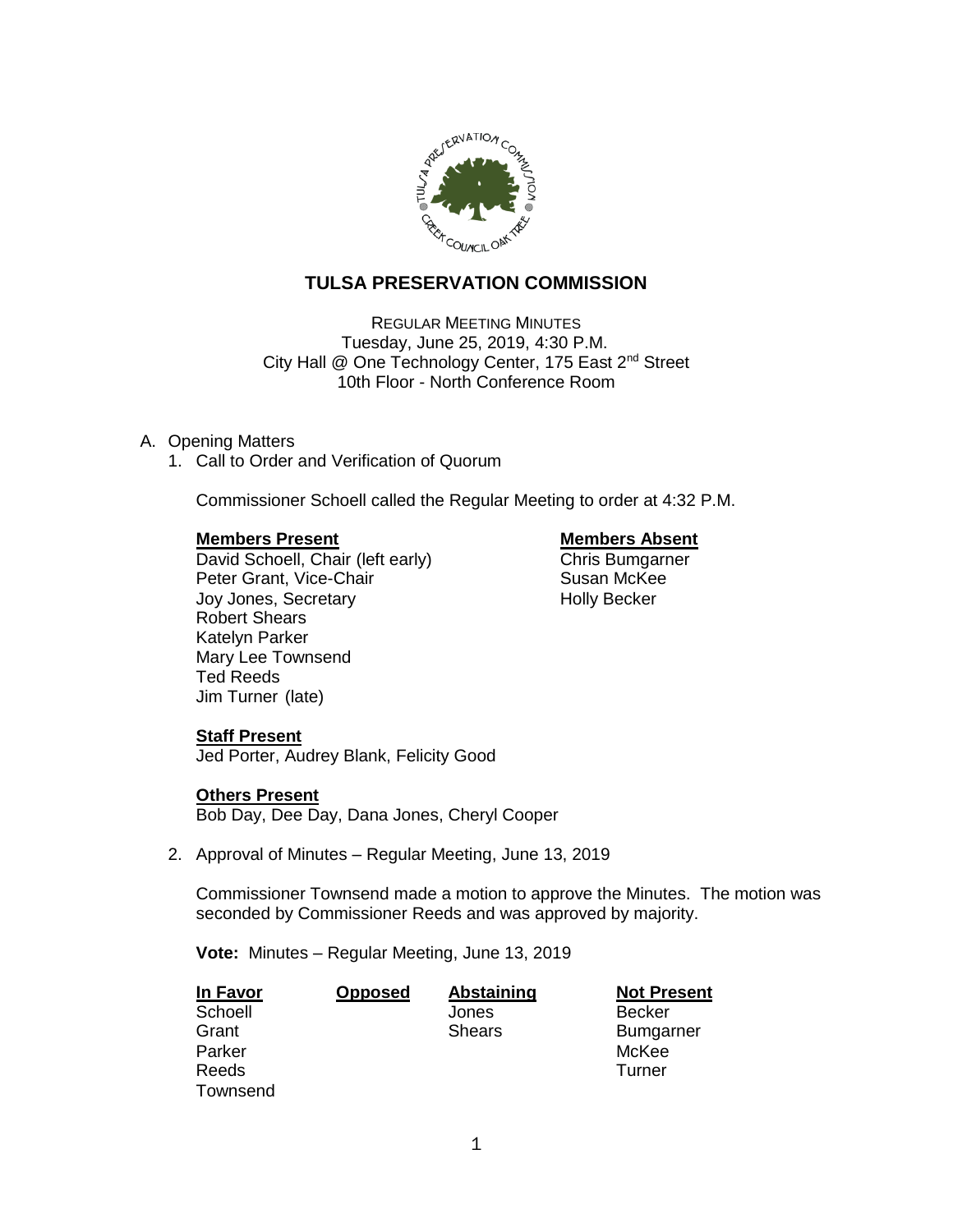- 3. Disclosure of Conflicts of Interest No Conflicts of Interest were disclosed.
- B. Actionable Items
	- 1. **HP-0099-2019 / 1738 S. Xanthus Ave.** (Yorktown)

*Historic Preservation Permit Subcommittee Review Date: June 18, 2019* Applicant: Robert W. Day Proposal: 1. Reconstruction of porch

Staff presented its report, stating that the Historic Preservation Permit Subcommittee had requested dimensions of the rail and column bases at its June 18 review. Staff stated that the applicant had in response submitted two additional exhibits: an elevation of the column with measurements and a proposal for the rail and cap. Commissioner Grant stated that the reason Berkshire slate was chosen as the porch material instead of brick had been the largest question at the subcommittee review, since brick would likely have been the original material of the porch. Commissioner Turner added that the size of the pier and the rail plan had also been discussed at the subcommittee meeting. Commissioner Townsend asked if building regulations allowed for the rail height to be twenty-six inches, and staff confirmed that they did, since the distance from ground level to the porch floor would be less than thirty inches.

As there was no further discussion, Commissioner Grant made a motion to approve the application. The motion was seconded by Commissioner Townsend and approved unanimously.

**Vote:** 1738 S. Xanthus Ave. **(Yorktown)**

| In Favor     | <b>Opposed</b> | <b>Abstaining</b> | <b>Not Present</b> |
|--------------|----------------|-------------------|--------------------|
| 1. Schoell   |                |                   | <b>Becker</b>      |
| 2. Grant     |                |                   | <b>Bumgarner</b>   |
| 3. Jones     |                |                   | McKee              |
| 4. Parker    |                |                   |                    |
| 5. Reeds     |                |                   |                    |
| 6. Shears    |                |                   |                    |
| 7. Townsend  |                |                   |                    |
| $0$ T. $max$ |                |                   |                    |

8. Turner

### 2. **HP-0108-2019 / 2305 E. 17th Pl.** (Yorktown)

*Historic Preservation Permit Subcommittee Review Dates: May 21, 2019, June 6, 2019* Applicant: DMG Master Builders

Proposal:

1. Construction of residence

Staff presented its report, stating that at the June 6 regular meeting of the Tulsa Preservation Commission, the proposal for construction was approved, except for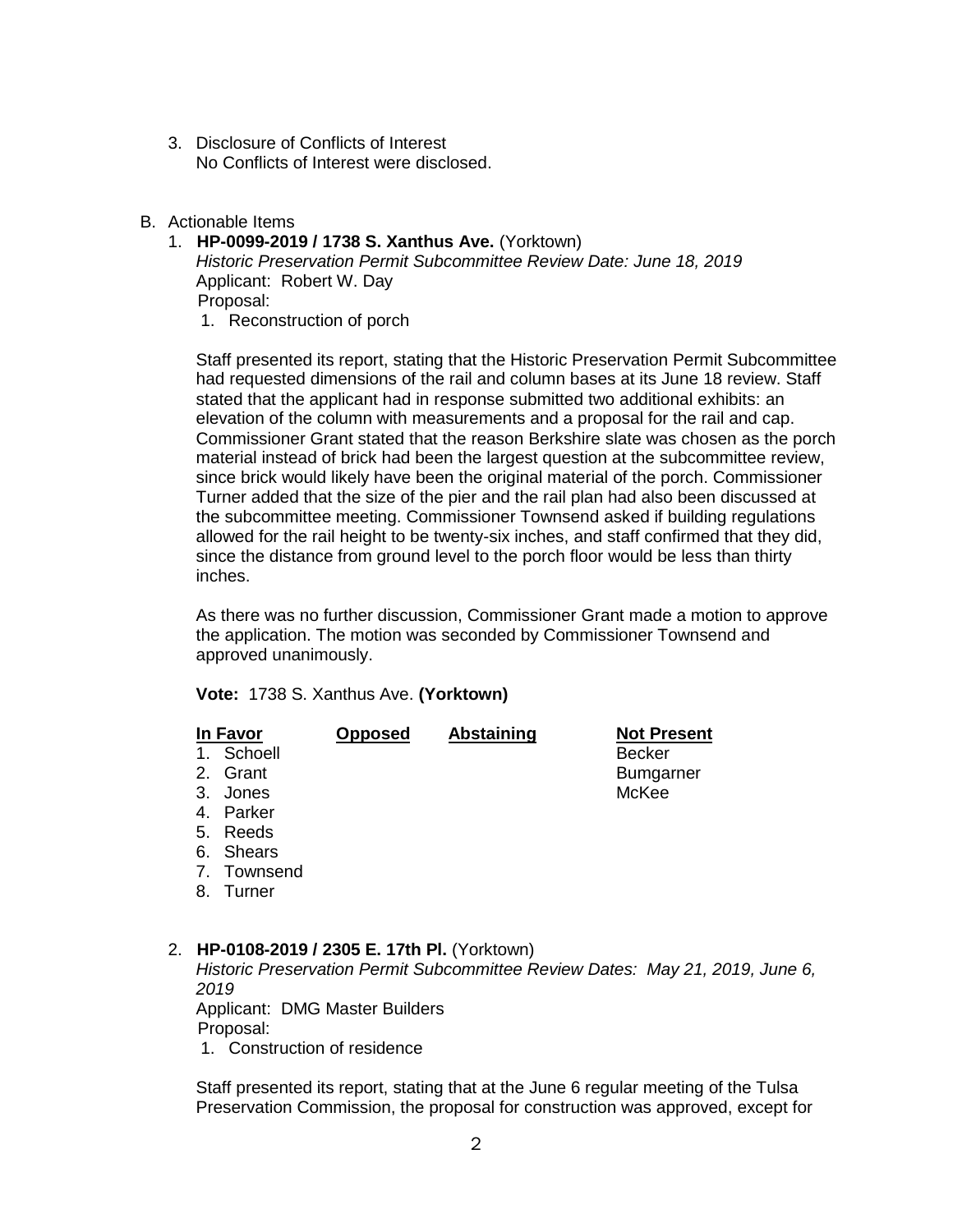the windows. Staff stated that the applicants had submitted a proposal to use aluminum-clad Monument Double/Single Hung windows manufactured by Sierra Pacific, but that no specific profile had been provided by the applicants in their submittal. Staff recommended that the commission give guidance on the issue of window profiles. Commissioner Schoell stated that adjacent neighborhoods predominantly have 5/8" putty profiles, but historically it does not exceed 3/4". Commissioner Reeds inquired about the depth of windows with 5/8" putty from Sierra Pacific, and Commissioner Grant responded that it should be around 1/2". Schoell noted that this measurement is usually omitted by the manufacturer, and the applicant stated that from his research, he believed it would be 5/16" and that 1/2" is the maximum depth it should be. Commissioner Schoell stated that the Tulsa Preservation Commission has approved Sierra Pacific windows in the past and that they are typically better quality than most brands of windows.

As there was no further discussion, Commissioner Townsend made a motion to approve the application with the condition of simulated-divided-light windows with a 5/8" putty profile. The motion was seconded by Commissioner Grant and approved by majority.

**Vote:** 2305 E. 17th Pl. **(Yorktown)**

## **In Favor Opposed Abstaining Not Present**

1. Schoell Parker and Parker Becker

2. Grant Bumgarner

- 
- 3. Jones McKee
- 4. Reeds
- 5. Shears
- 6. Townsend
- 7. Turner

# 3. **HP-0112-2019 / 1232 E. 18th St.** (North Maple Ridge)

Applicant: Jody L. Collins Proposal:

1. Construction of retaining wall

Staff presented its report, stating that the current retaining wall made of railroad ties has deteriorated on one side and needed to be replaced. Staff stated that the wall proposed was a VERSA-LOK retaining wall system to be installed along the southern edge of the site and extend northward along the site's east boundary. Staff noted that the Unified Design Guidelines have prohibitions about specific retaining wall systems. The applicant added that the proposed wall would appear as if it were tumbled rock and would have no concrete base. He stated that he did not want to reinstall railroad ties because they are unattractive and must be replaced frequently. He also pointed out that there was a VERSA-LOK retaining wall one block to the north of his home and that the City of Tulsa used the same system on the corner of 21<sup>st</sup> St. and S. Peoria and at a bus stop south of that. Commissioner Parker noted that the Unified Design Guideline explicitly prohibits segmental retaining walls, so it is a rule rather than a guideline at that point. Commissioner Grant asked the applicant why he decided not to match the existing stone retaining wall that at the edge of the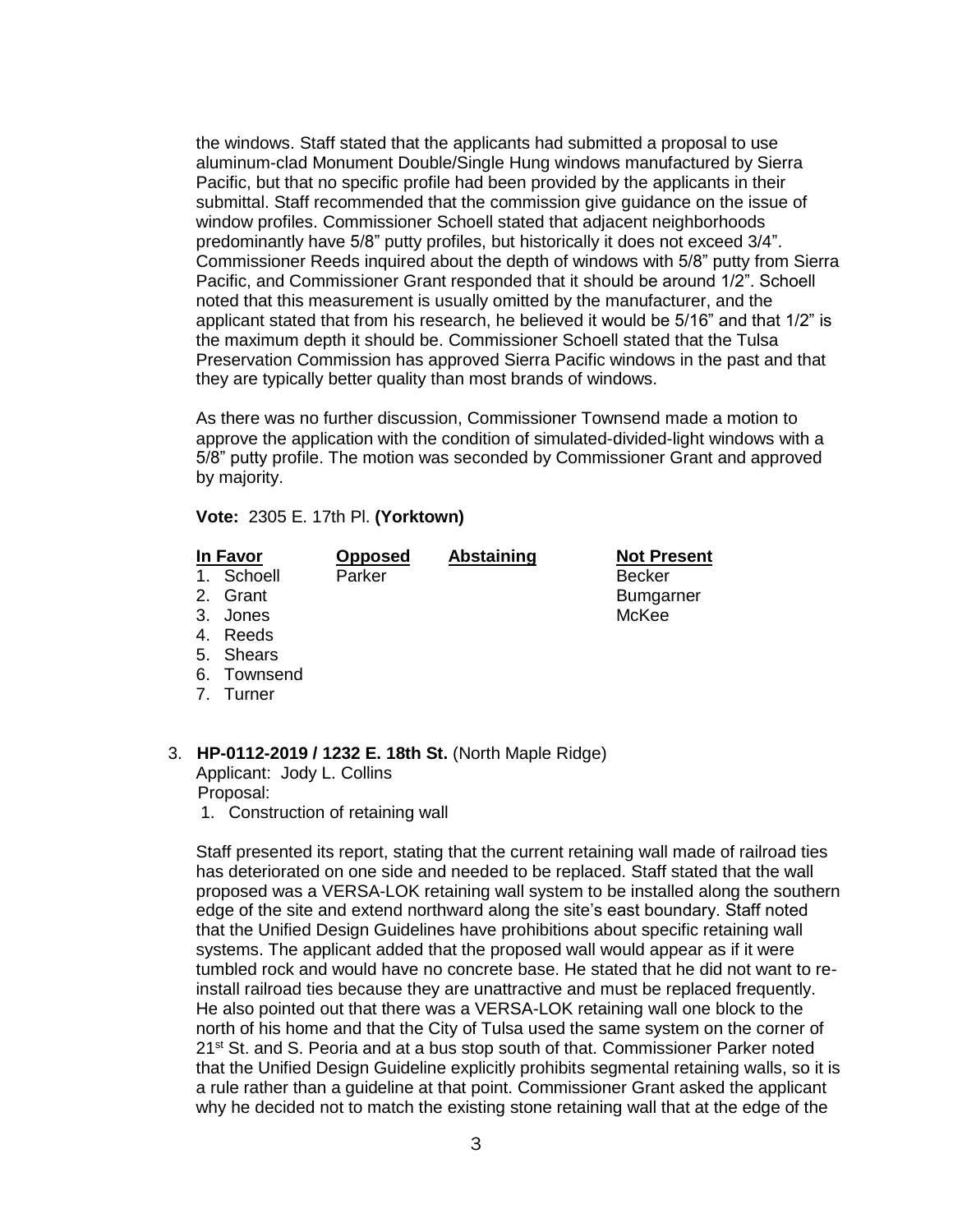property. The applicant responded that it was a matter of cost. A VERSA-LOK wall, he said, was reasonably priced at approximately \$3,500, versus the \$12,000 it would cost him to pour concrete or match the stone wall. The existing segmental retaining wall near the synagogue at the corner of  $17<sup>th</sup>$  Pl. and S. Peoria was discussed, and Commissioner Shears noted that it had been built before the Unified Design Guidelines were written. Commissioner Grant asked how tall the current railroad ties on the property were, and the applicant said they were 8.5" but had deteriorated, and he had to get rid of them regularly. Commissioner Grant asked how much footing would be needed to lay stone, and the applicant responded that it depended on several factors. Commissioner Parker asked if regrading the yard was possible. The applicant said this would not be an option, as the difference in grade across the yard was 6' total, or 3' each. Commissioner Parker countered, saying that regrading the entire width of the yard would likely create a gentle slope. The applicant said he had a young child, so he would like to maximize the amount of yard space on his property. He also said he wanted to install a pool in the future. Commissioner Grant invited the applicant to a subcommittee meeting, but the applicant stated that he had already come to one and received the same response. He stated that he preferred for the commission to vote because he planned to appeal if they denied the application. Commissioner Reeds asked the applicant if he would leave the existing stone wall in place, and the applicant replied that he would. Commissioner Jones stated that one issue structurally was that railroad ties deteriorate and can even get termites, which could then spread to the home. She said she has seen historic homes be put in danger by this occurring, so she understood the applicant's arguments. Commissioner Parker stated that she also saw his point and thought the segmental retaining wall can be appropriate, but the Unified Design Guidelines establish a rule against them. Commissioner Turner stated that the guidelines also allowed for historically styled cast concrete block, and Commissioner Townsend referred the commission to Section G.1.5. Commissioner Reeds said he understood that the Unified Design Guidelines prohibit segmental retaining walls but pointed out that the proposed VERSA-LOK wall incorporated the appearance of cast stone, which looks like real stone and had previously been approved by the commission. Commissioner Turner stated that, in drafting the Unified Design Guidelines, the commission had been open to retaining wall systems to some extent but wrote in the segmental wall prohibition to avoid retaining walls that appeared manufactured or historically inaccurate. Commissioner Parker said she would want to see a sample of the material in person, but the applicant stated that each block weighs 60 pounds. Commissioner Parker emphasized that she would like to see it and see dimensions of the wall before she would consider the proposal. Commissioner Shears noted that anything but sandstone would look out of place. Commissioner Jones asked the applicant if he would be willing to provide a sample for the commission, and he confirmed that he would. Staff recommended an extension of the application to allow the applicant to provide the sample. Commissioner Schoell noted that VERSA-LOK does not give the appearance of mortar, and many retaining walls in the surrounding neighborhood do. The applicant emphasized the presence of other segmental retaining walls across the neighborhood, and Commissioner Shears stated that their presence is not an indication of appropriateness.

As there was no further discussion, Commissioner Grant made a motion to continue the application to the next regular meeting on July 11. The motion was seconded by Commissioner Jones and approved by majority.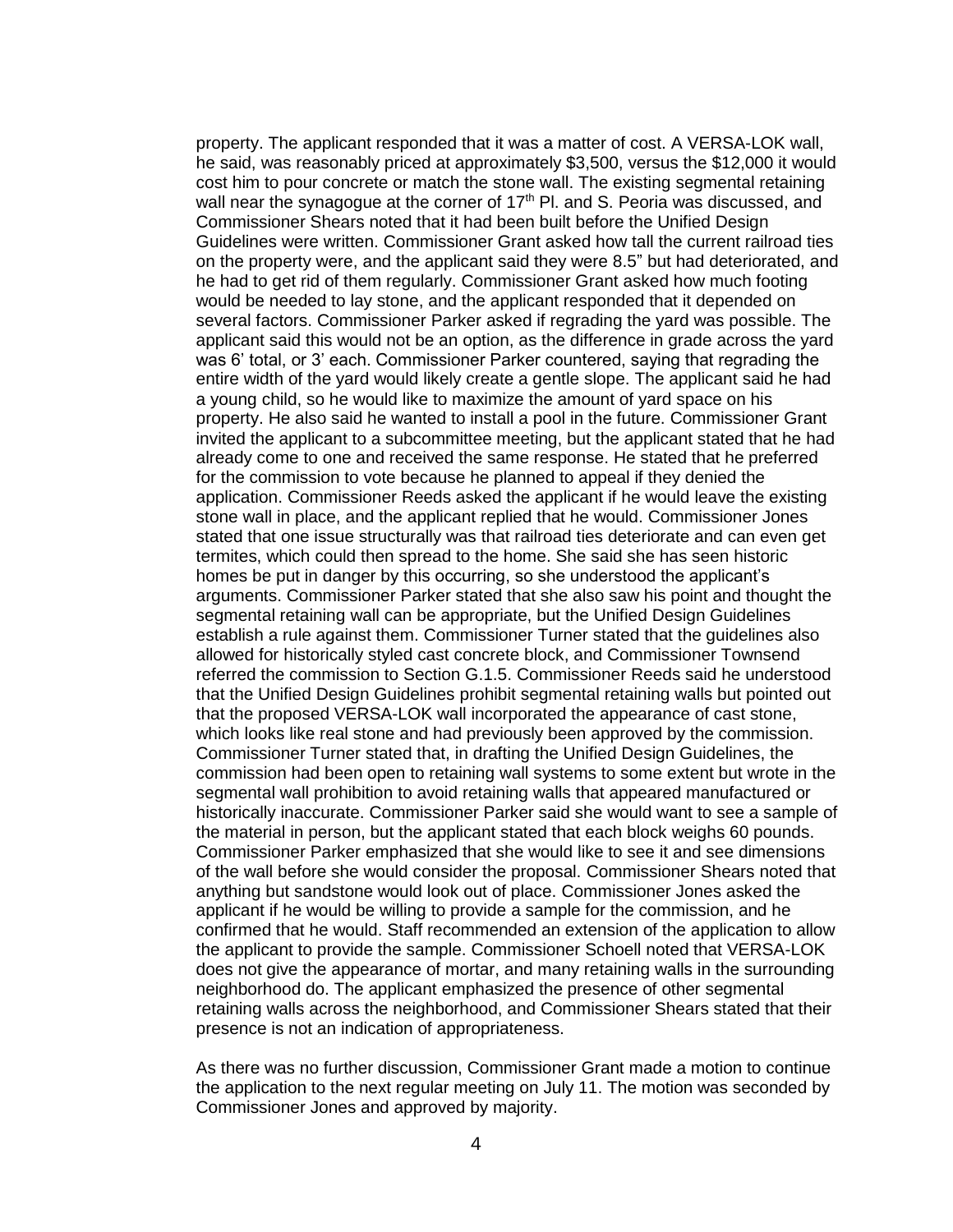# **Vote:** 1231 E. 18th St. **(North Maple Ridge)**

# **In Favor Opposed Abstaining Not Present**

1. Grant Schoell Becker

2. Jones **Bumgarner** 

- 3. Parker McKee
- 4. Reeds
- 5. Shears
- 6. Townsend
- 7. Turner

Commissioner Schoell left the meeting at 5:05 P.M. Commissioner Grant presided during the remainder of the meeting.

# C. Reports

1. Chair Report

None

2. Staff Report

Staff reported on five properties:

Staff received notice of unapproved work being done at 1110 E. 18<sup>th</sup> St. Upon arrival at the property, the residence's exterior tiles had been replaced with shingles. Notice was left at the property, and the work will be reviewed by the Tulsa Preservation Commission.

Staff reported on unapproved interventions to the property at 1103 N. Cheyenne Ave. Notices were sent to the owner of the property and their attorney. Staff has been coordinating with the Working in Neighborhoods department and city legal to resolve the issue.

Staff reported on work in progress on a new construction at 736 N. Cheyenne Ave., improvements to a residence at 901 N. Cheyenne Ave., and the continued construction of The Joinery at 640 N. Denver Ave.

- D. New Business None
- E. Announcements and Future Agenda Items Commissioner Reeds announced the APA Quad State Conference, which will take place in Tulsa on October 9-12, 2019.

# F. Public Comment

Dana Jones and Cheryl Cooper from the Barnard Trace neighborhood wished to bring the commission's attention to a previously approved construction of a residence at 2306 E.  $17<sup>th</sup>$  St. S. Ms. Jones stated that neighbors were concerned about a tree that was to